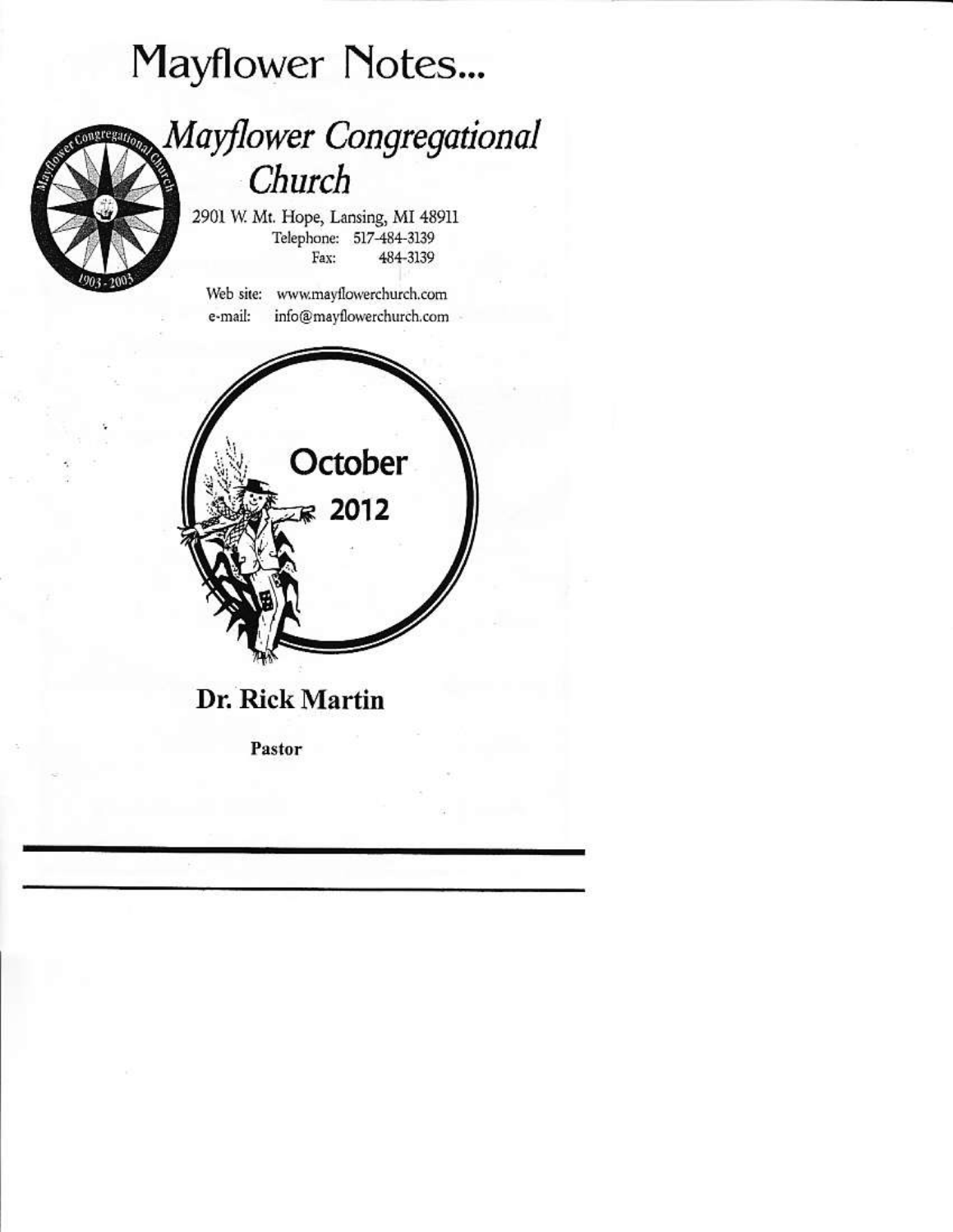### Dates to remember in October...



### Ocotber 6

Picnic at Fuller Farm in mamory of Gordon Chamberlain 1-4 p.m.

October 7

October 12

October 13

October 14

October 15

October 16

Worldwide Communion

Ragtime Concert

Second Saturday Supper

CROP Walk

Deadline for Mayflower Notes.

Trustee's Meeting

October 17

Card Party - 7-9 p.m.

October 20

Iron Egg Classic - All day

October 21

October 28

Prudential Council -Noon

Consecration Sunday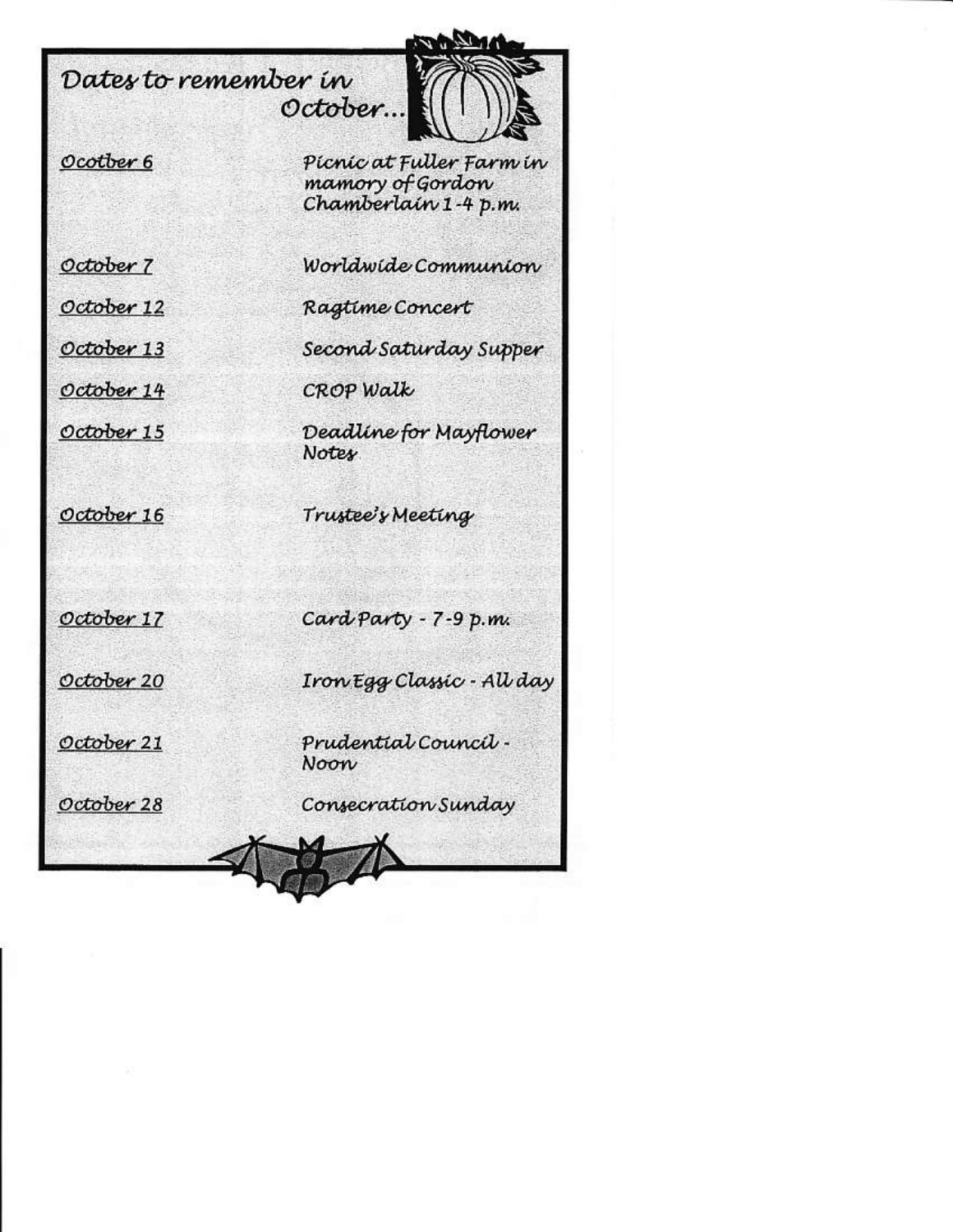### From the Pastor's Desk

During October at Mayflower Congregational Church, we take three weeks and pray about our personal financial commitment for the upcoming year. The Bible has many wonderful promises towards the people who joyously give into God's work. Mayflower Church, I am happy to say, is a part of God's work in Lansing and even to other parts of the world. On October 28<sup>th</sup>, we'll be receiving everyone's 2013 faith pledges and celebrating the generosity of God's people with a luncheon (Norm is cooking!). I hope you are planning on participating on this day of great celebration.

God has been very faithful in meeting Mayflower's needs these last 110 years, and I'm sure He is going to continue to do so. He has us here for a reason! And He will continue to work through His people to meet the needs of His church, so we may do His work in our community. What a wonderful opportunity and privilege He has given us to be a part of His financial blessings to Mayflower Church.

Here are a few of God's promises to His people who give to His work. Truly they are wonderful.



### 2 Corinthians 9:7 (NIV)

Each of you should give what you have decided in your heart to give, not reluctantly or under compulsion, for God loves a cheerful giver.

If you want a bunch of promises grouped together, check out 2 Corinthians chapters 8 & 9. Where else did God dedicate 2 chapters to 1 subject and connect them with so many great promises?

### Malachi 3:10

Bring the whole tithe into the storehouse, that there may be food in my house. Test me in this," says the Lord Almighty, "and see if I will not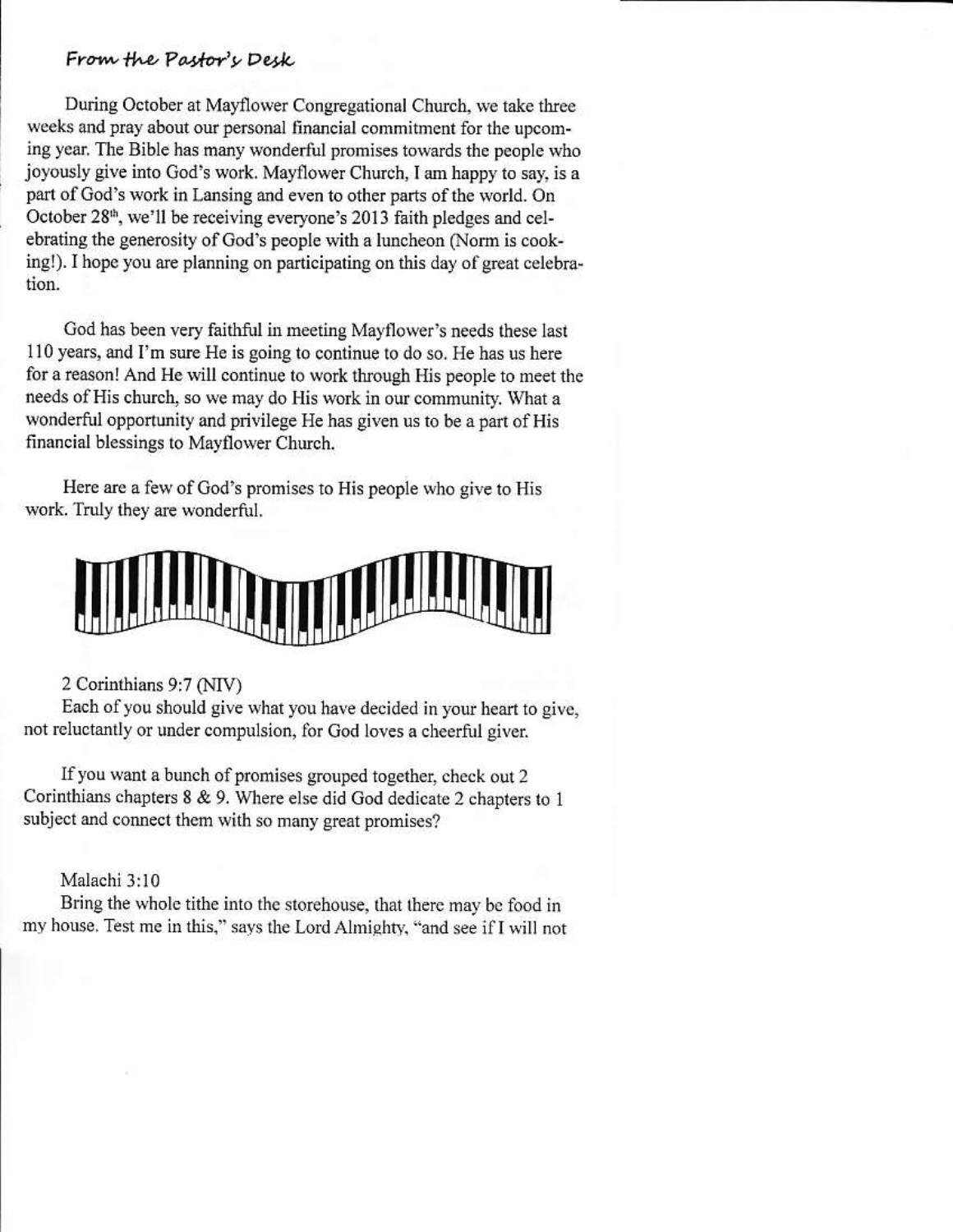### (Pastor Rick's message continued)

### Luke 6:38 (Jesus is talking here)

Give, and it will be given to you. A good measure, pressed down, shaken together and running over, will be poured into your lap. For with the measure you use, it will be measured to you."

There are hundreds of verses of Scriptures on the blessings of being a giver. I hope you have found the joy of giving generously to God's work. If you haven't yet, October is your month! Pray and respond however Jesus directs you - and you will be blessed and a blessing to others. As we all obey God in our giving, He will continue to meet all of Mayflower's needs. Thanks be to God for this incredible gift!

### **Mayflower Music**

We welcome back our Mayflower Chancel Choir and Handbells this Fall. We have beautiful music in both ensembles. The handbells are now meeting on Sunday morning from 8:30 to 9:30 am—a big change! The church hopes that the music is a blessing to you, or that you may consider participating in a group. There is also room for special solos and other ideas.

Consider looking in both of our hymnals and placing a hymn request, either in Chrisann's mail cubbie or in the office. October will be focusing on missions and outreach, and November is always good for seasonal, harvest and gratitude songs.

Micah 6:8 in a simple translation states: Do justice, love mercy, walk humbly with your God.

David Haas, a current composer, has a very joyous piece:

Come! Live in the light! Shine with the joy and the love of the Lord! We are called to be light for the kingdom, to live in the freedom of the city of God!

We are called to act with justice; we are called to love tenderly, We are called to serve one another; to walk humbly with God!

Chrisann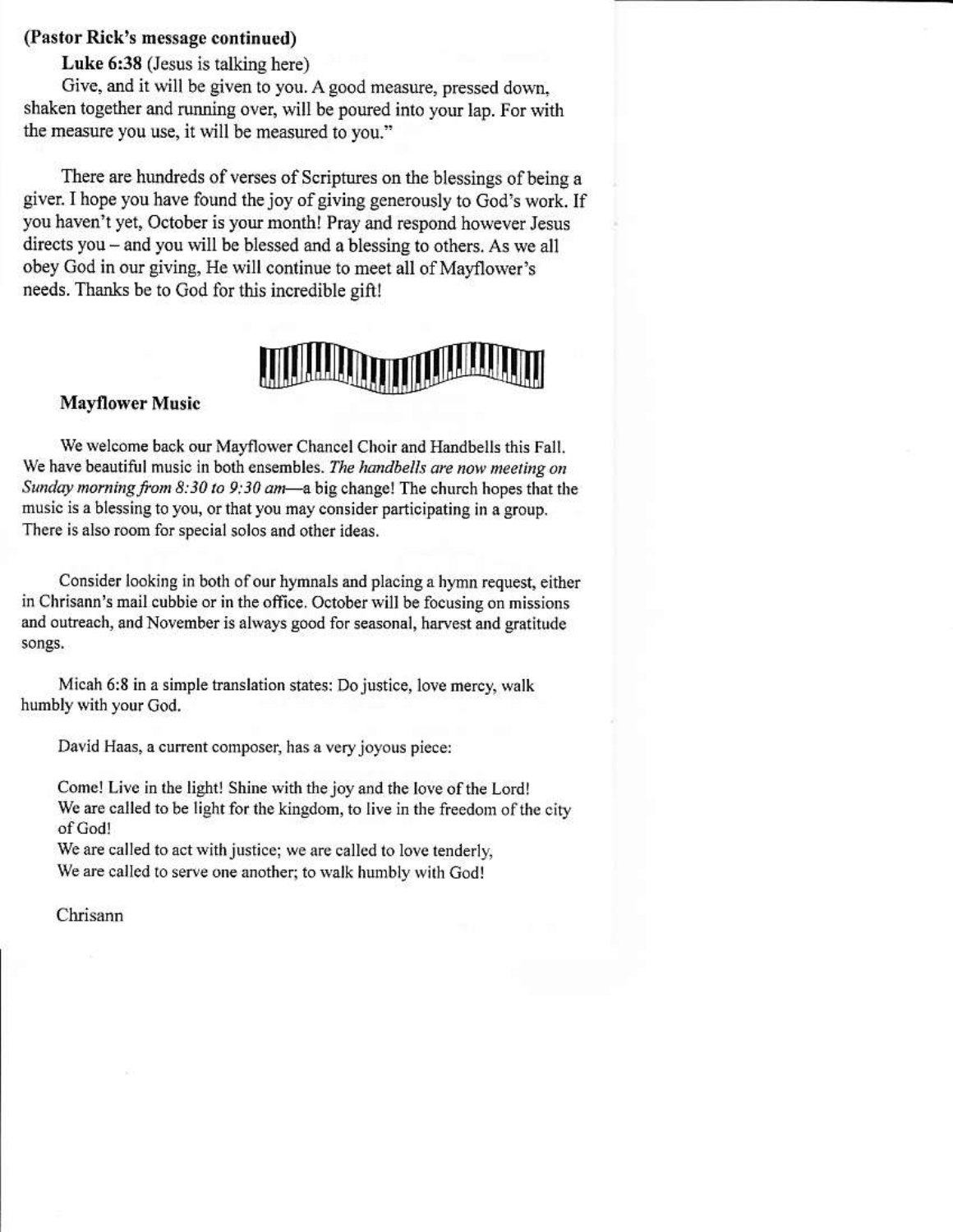### **Mayflower Financial News**

In August the Iron Egg Summer Melt-Down Weightlifting Tournament was held. It proved to be a very successful fundraiser for the church with \$767.52 net profit being raised.

A brief summary for the month of: August Income Expenses

**YTD** Income Expenses

Fund Balances: Checking: **Bequest Funds Savings** Memorial Fund CD 12 Month CD

A more detailed report is available in the church's brochure rack Linda

## **ADAM'S RIB**



\$5,986.19 6.431.76

 $-$  \$445.57

\$61,537.82

58.717.89 \$2,819.93

\$13,864.25

4,006.92

5.485.89

22.289.21 \$45,646.27

In Sunday School, they were teaching how God created everything, including human beings. Little Johnny seemed especially intent when they told him how Eve was created out of one of Adam's ribs. Later in the week, his mother noticed him lying down as though he were ill, and said,'Johnny what is the matter?'Little Johnny responded,'I have a pain in my side. I think I'm going to have a wife.'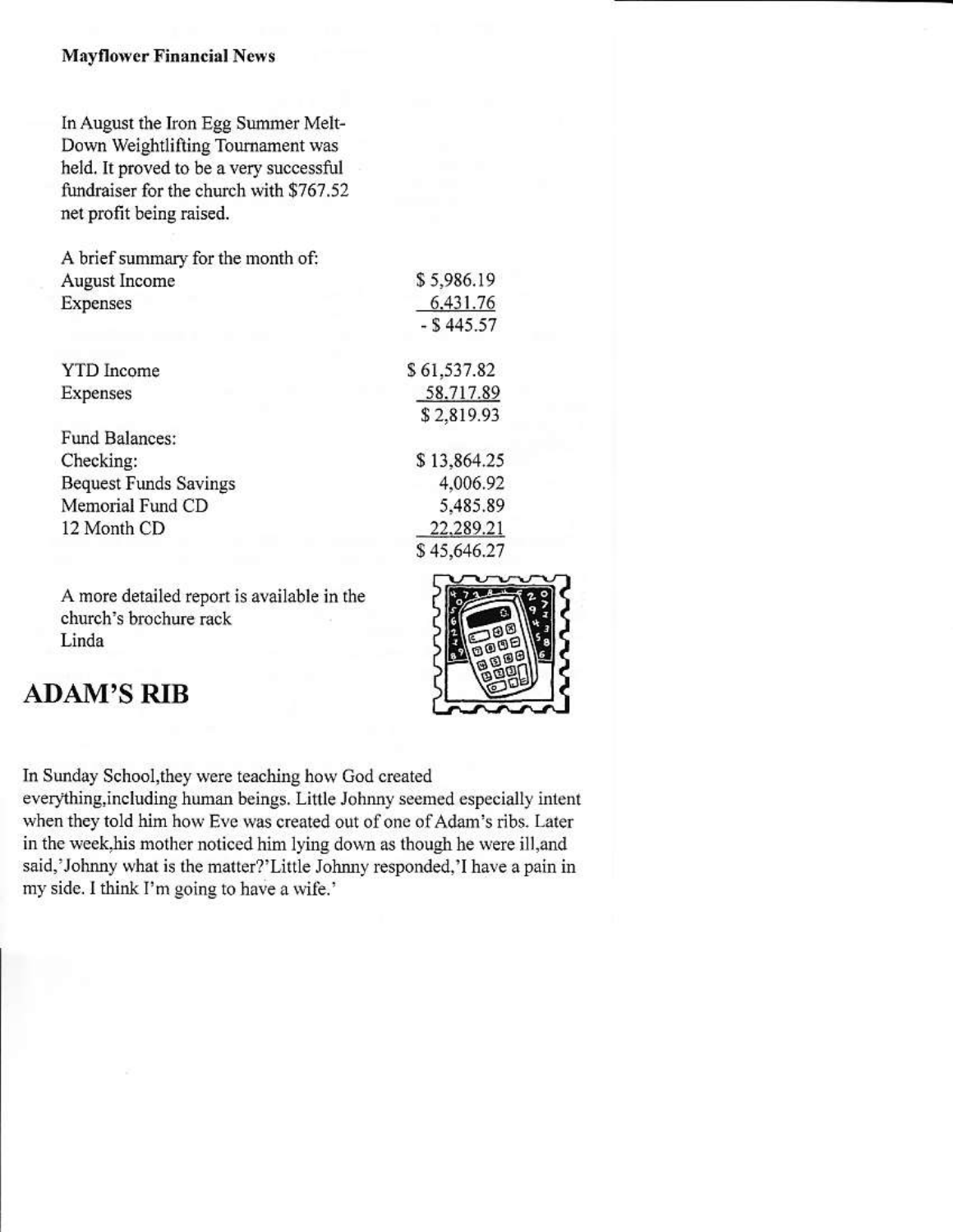## A Letter Written Approximately 100 Years Ago. PASTORAL LETTER

### TO CONGREGATIONAL CHURCH AND SOCIETY:

DEAR FRIENDS-Please accept a few practical injunctions from your pastor. Let me first congratulate you on the success of the past year. But this has not been arrived at without an effort. We have been brought to this by trials, by prayer, by intercedings, by pleadings; and, my dear friends, let this continue, and may this year be a year of great gain in excellence and usefulness and so in happiness for time and eternity. • That it may be such a year, allow me at this time, while we are reviewing the success of the past and planning more wisely fot the future, to offer a few suggestions:

#### IN PERSONAL EXPERIENCE.

1. Examine yourself. Find out your faults-correct them. Let your standard of living be high. Do not try to justify your neglect of duty by the failure of others. "Be thou an example of the believers in word, in conversation, in charity, in spirit, in faith, in purity." 2. Study and read your Bible more. Master its principles. Meditate on its truths. Make it the man of your counsel.

3. Pray more. Cherish habit of secret and family prayer, asking "God that giveth to all liberally, and upbraideth not, and he will hear you if you ask in faith, nothing wavering." 4. Trust more. Cast yourself entirely upon God. Bring to Him every burden, every trial and every doubt. Obey Him

in all things. Cling to His love in the most trying hours. "And the peace of God, which passeth all understanding, shall keep your hearts and minds through Jesus Christ."

### IN THE CHURCH.

1. You promised, on joining the church, to do YOUR BEST for it success and growth. Make it a point this year to redeem that pledge. More planning for Christ's work, more self denial, will help you to do this.

2. Give the church your personal help, time, and influence. Attend all its meetings, especially divine worship. Your presence is power. God's counsel is: "Forsake not the assembling of yourselves together."

3. Be at prayer meeting. Keep Wednesday evening sacred for this. Bring others with you. Pray, sing, speak The Sunday services are the lungs of the church, but the prayer meeting is the heart. Keep the HEART BEATING.

4. Develop the social life of the church. Be acquainted with your fellow members. Visit them. Come to all the sociables and make the attractive. Notice and welcome strangers who may come to public worship.

5. Increase the membership of our Sabbath school. Be present at every session. Invite other to come. Take part in all the exercises. Study the lessons and thus make the school more interesting, more helpful, more spiritual.

#### IN RELATION TO OTHERS

1. Make this a year of usefulness-a year of sympathy, charity, kindness and sweet Christian helpfulness. "Be ye kind one to another, tender hearted, forgiving one another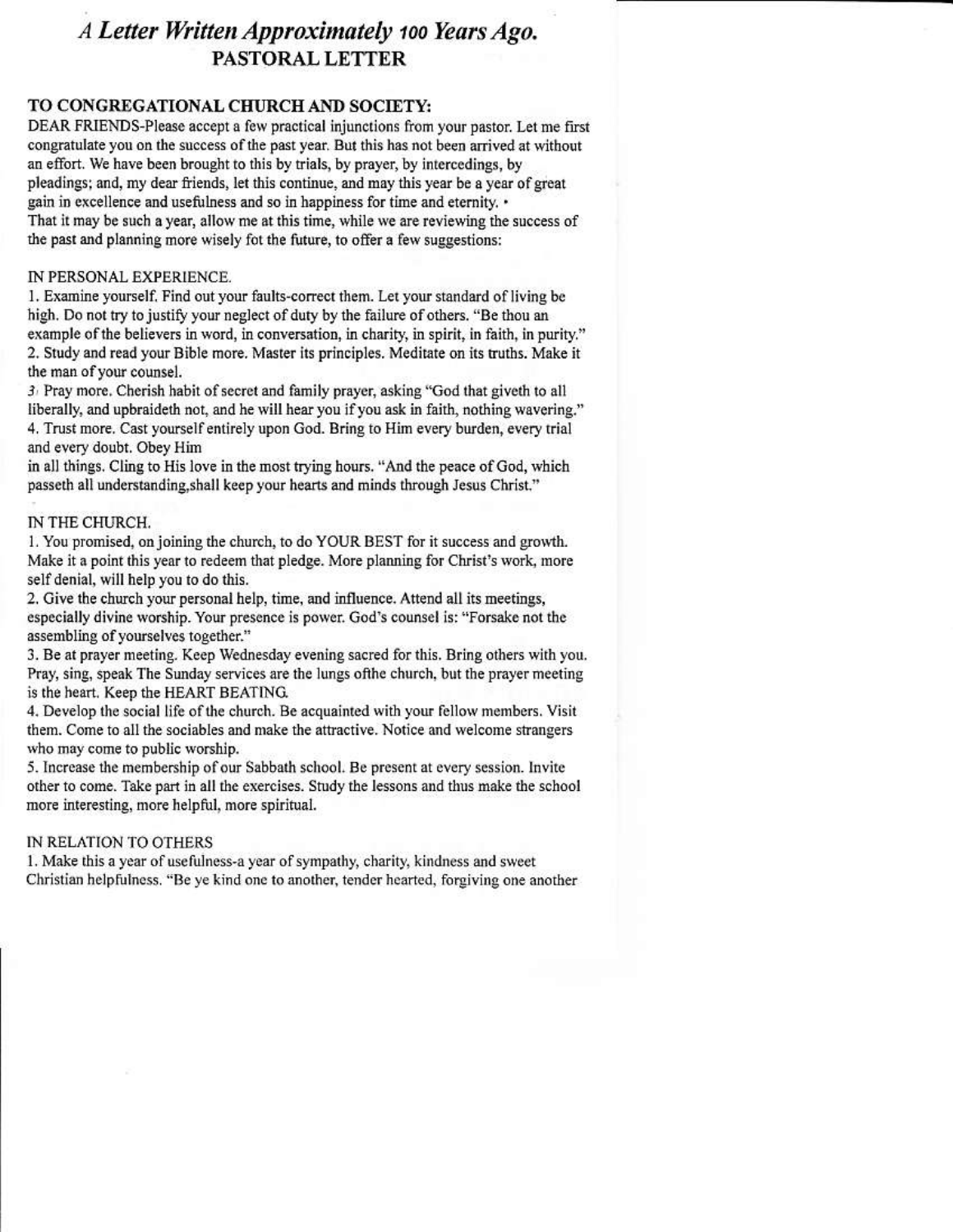even as God, for Christ's sake, hath forgiven you."

2. Do more for your home. Save your best thoughts, your best temper your brightest smiles to adorn it. Make it the dearest and most attractive spot on earth.

3. Bring other people into your home more, to be cheered by its sunshine and taught by its high ideals. Invite those who have no home to share in its comfort and joy.

4. Visit the sick Comfort the afflicted. Brighten trouble by your hope and love.

5. To the thirsty man a thousand pearls are not worth one drop of water. To a dying man a thousand worlds are not worth one ray of hope in Jesus. Watch, therefore, for souls that you may win them to Christ. Give generously to Christ's work. "Freely ye have received, freely give/" In everything be a DEVOTED Christian. So shall you have a happy and prosperous year.

"Now our Lord Jesus Christ Himself, and God, even our Father, which hath loved us, and hath given us everlasting consolation and good hope through grace, comfort your heart s and establish you in every good word and work"

Cordially,

W.T., BELFRY, Pastor of First Congregational Church of Vestaburg, Mich.

Put this in your Bibles. Keep it for reference, and read it over every week This letter was given to us by Loreene Dake who found it among her mother's belongings. The words are as tnie today as they were 100 years ago.



Our Sunday School year will begin in earnest this month, as the girls resume their confirmation studies. I am hopeful that we will have those done before the next church picnic, so I can present the first new confirmants of the millennium to Mayflower. Morgan and Dom had such a great time at church camp, they have asked to attend the Pilgrim Fellowship (P.F.) retreats held for youth three times a year. The first one is November 2-4 at Storer Camp in Jackson. Since they need a chaperone, I am trying to find another church youth group for them to join, and I am hopeful that they will be able to go.

The younger students are looking forward to their studies with Mrs. Wheeler and Mrs. McClelland. We are hoping to integrate more writing and thinking into our lessons this year, as the children get older and have a better grasp on what Christianity is all about. Of course, the annual pageant will be here sooner than we think, and I am starting to plan now. Anyone who knows a child who would like to be involved should contact me to get them a part.

Liz Canfield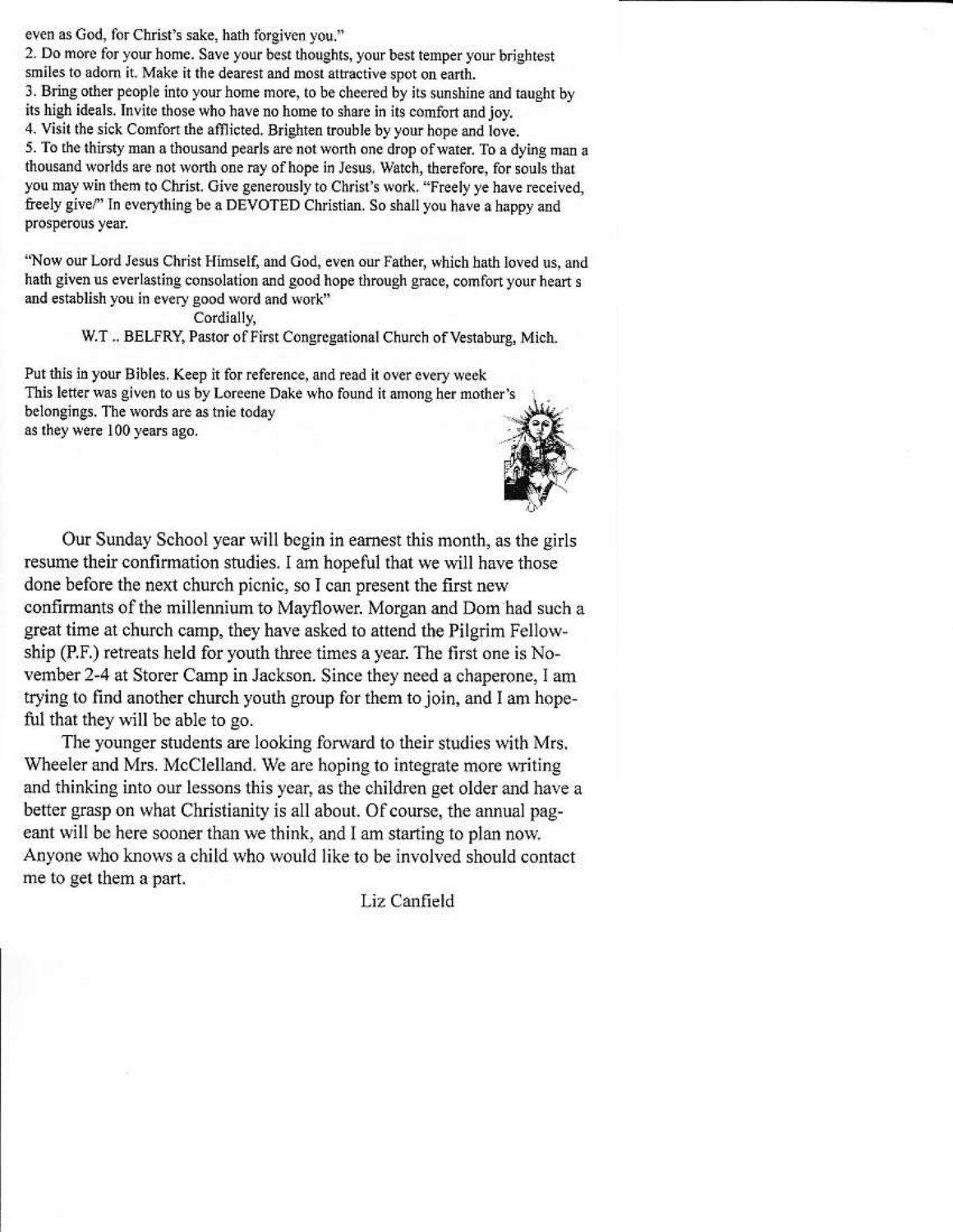### **Month for Missions**

November has been designated to missions support by the Prudential Council. Many support opportunities and activities have been planned. Shoe boxes will again be available to be filled my you for Operation Christmas Child on October 28th, This is an exciting on-going program and lots of shopping fun. They must be returned to the church NO LATER THAN Nov. 11th, also do not forget to include shipping fees and a note to the child if you wish. Shoppers will be available for those who want to participate but are not able to shop. We hope Lisa and Tom Seward will come and talk to us once again about their recent activities and experiences "in the field". Walter Elis Harvest Festival will be awaiting your donations of food staples or funds to purchase fresh fruits and veggies to enhance our sanctuary on November 18th; then will be delivered to the Lansing Rescue Mission. We hope also to have special music and food that month. Anyone with appropriate items that can be used for a display, please contact Roger Kennedy. So many great opportunities to share the love of our Mayflower family with the world. Please plan to participate...

#### Jonah....

A little girl was talking to her teacher about whales.

The teacher said it was physically impossible for a whale to swallow a human because even though it was a very large mammal its throat was very small.

The little girl stated that Jonah was swallowed by a whale.

Irritated, the teacher reiterated that a whale could not swallow a human; it was physically impossible.

The little girl said, "When I get to heaven I will ask Jonah".

The teacher asked, "What if Jonah went to hell?"

The little girl replied, "Then you ask him".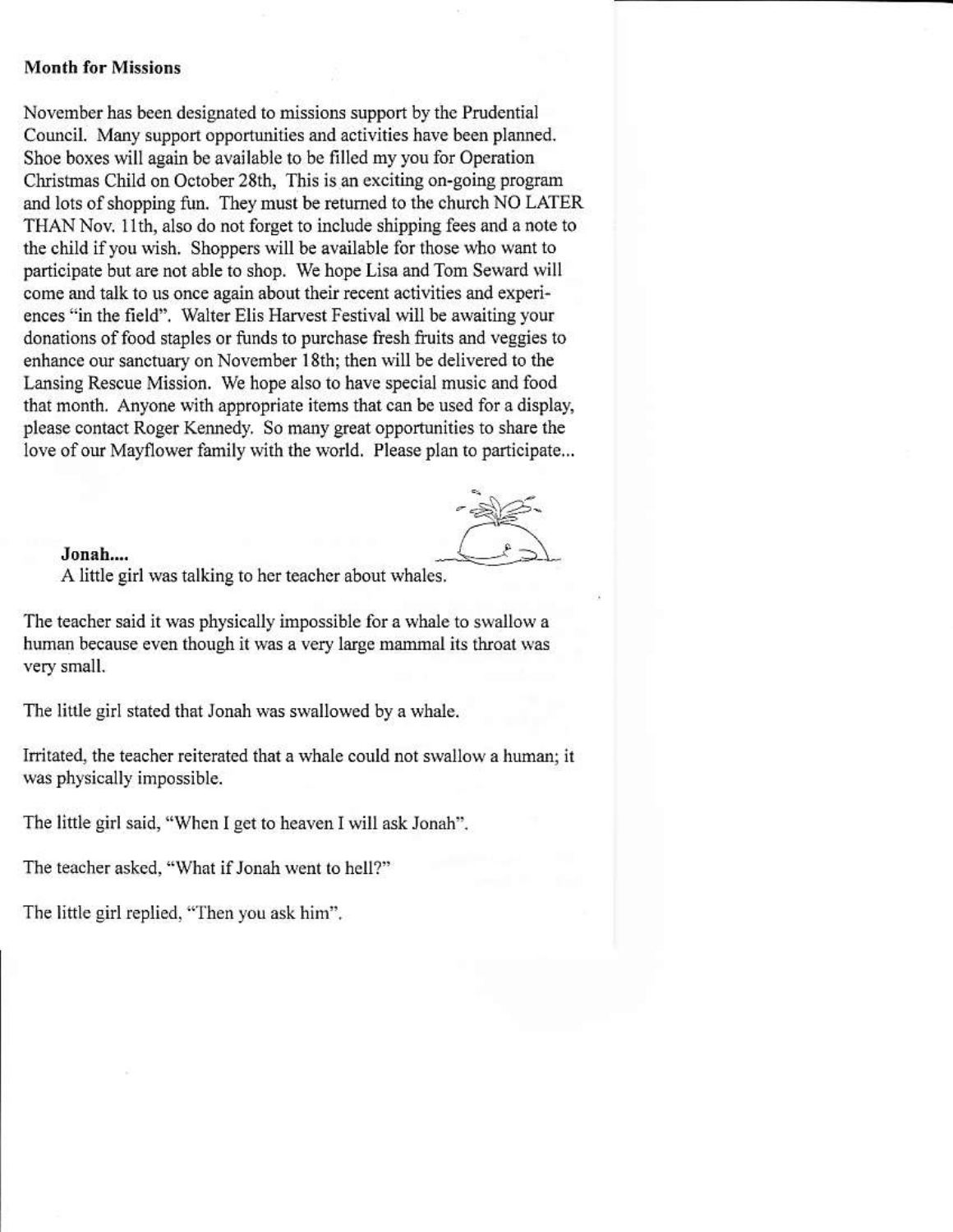

### Thrift Sale

We are having another thrift sale to benefit the church treasury on November 2 and 3 (Friday, 11 a.m. to 7 p.m., and Saturday, 9 a.m. to 3 p.m.). Please check around your house now to identify good, saleable things that you have around the house but don't really need any more... we all have so much "stuff"! Remember to have items clean and in working order or they don't sell well and we sometimes have to throw things away. If it's truly trash, just toss it out. Kitchen items, jewelry, linens, books, and children's items are good sellers, but you never know what will sell. Remember, too, to invite friends, family, coworkers, etc., to donate items. We'll be glad to have them! Finally, be sure to plan on coming to shop yourself. You may find some treasures!

Plan to hold your stuff and bring it in any time after the Iron Egg Weightlifting Event on October 20, preferably on or after Consecration Sunday on October 28.

We also need a lot of help to set up, run the sale, and clean up after the sale, so please mark your calendars now for that week. Set up will be 10-Noon (or so) on Tuesday, Wednesday, and Thursday (Oct. 30-31 and Nov. 1). See Lorraine or Ann to volunteer to help.

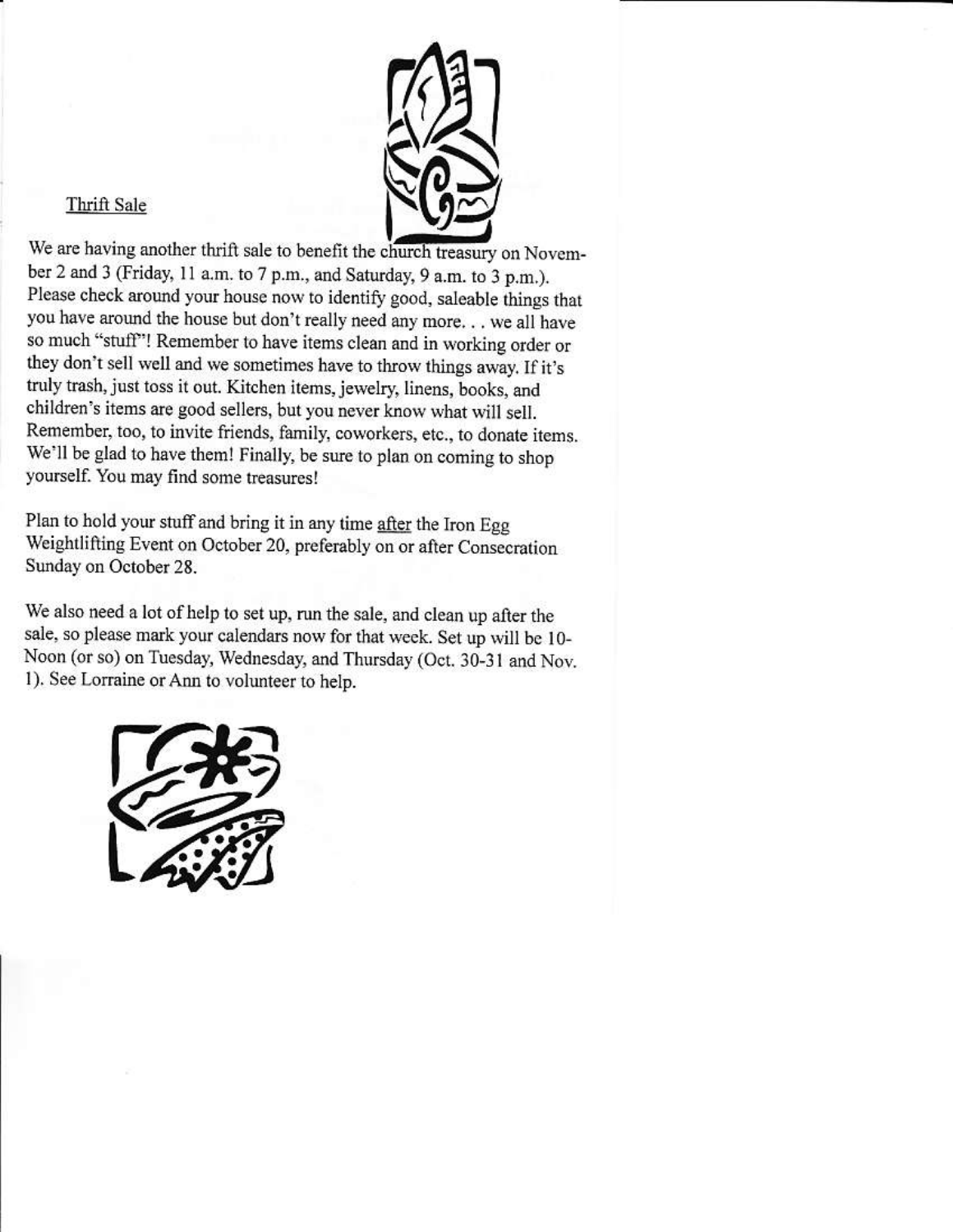### October

**Ushers** 10/7 **Ina Martin** 10/21 Terry and Sharon Graham

### Liturgists

- **Lorraine Finison** 10/7
- 10/14 Sharon Graham
- 10/21 Lola Holmes

Announcing the 3rd annual Ragtime Festime, featuring piano and vocal rags by David Bandfield, Chrisann Lowe, Bill McHarris and Karen Nault. Friday, October 12th, at 7:00 p.m. at Mayflower. Tickets \$10 at the door. Dessert will be served after the performance.